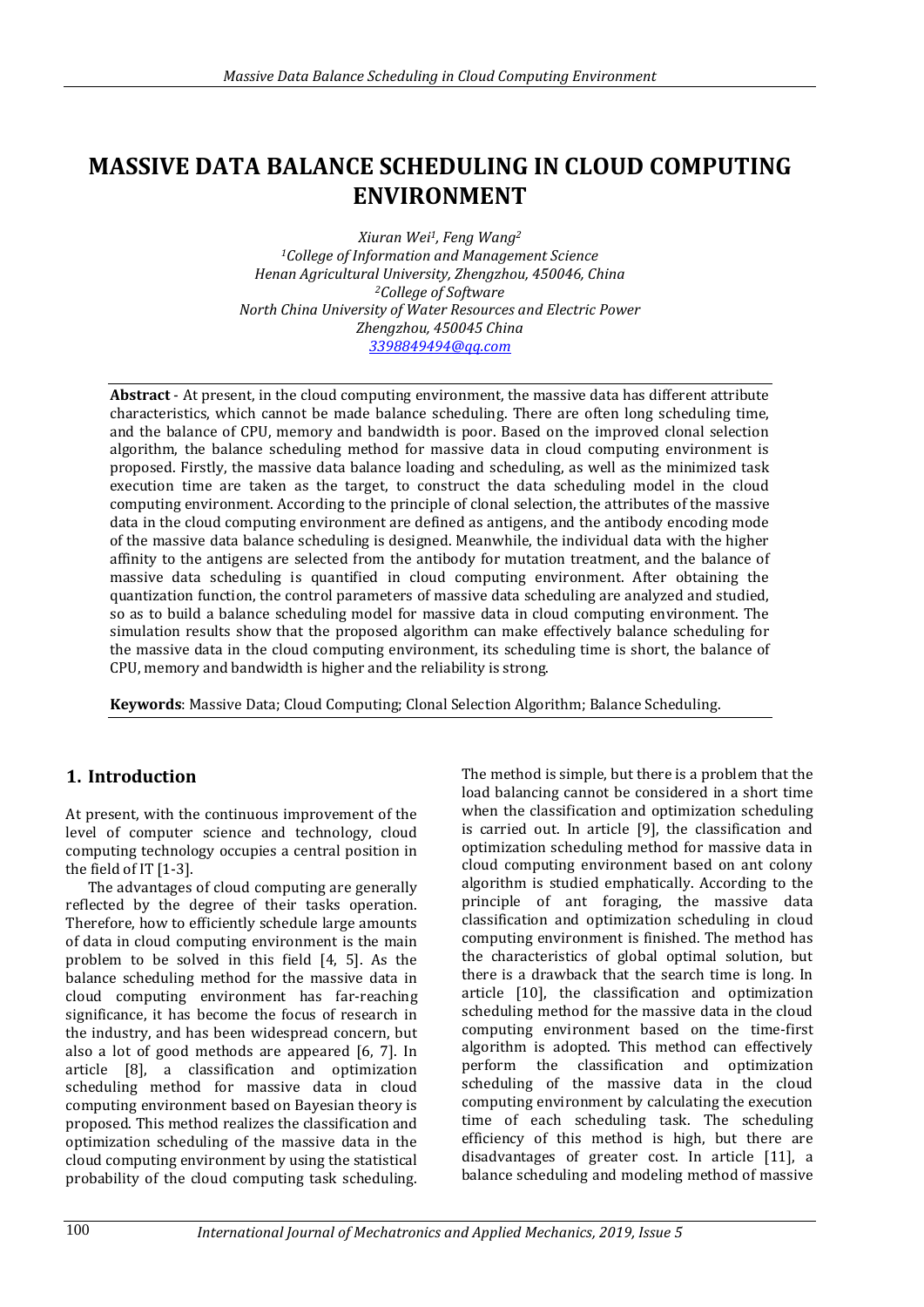data in cloud computing environment based on particle swarm optimization (PSO) is proposed.

In this method, the clustering algorithm is used to cluster the massive data loading, and the massive data which are overloaded are migrated to realize the loading balance of the massive data in the cloud computing environment. The method is stable, but there is a problem that the calculation is too cumbersome and time consuming.

Aiming at the above problems, this paper proposes a balance scheduling method for massive data in cloud computing environment. Firstly, the massive data balance loading and scheduling, as well as the minimized task execution time are taken as the target, to construct the data scheduling model in the cloud computing environment. According to the principle of clonal selection, the attributes of the massive data in the cloud computing environment are defined as antigens, and the antibody encoding mode of the massive data balance scheduling is designed. Meanwhile, the individual data with the higher affinity to the antigens are selected from the antibody for mutation treatment, and the balance of massive data scheduling is quantified in cloud computing environment by combining multiobjective optimization algorithm. According to the different attribute characteristics of massive data, the corresponding distribution strategy is put forward, so as to construct the massive data balance scheduling model in the cloud computing environment.

# **2. Modeling Principle of Massive Data Balance Scheduling in Cloud Computing Environment**

In the process of massive data balance scheduling in cloud computing environment, the data resources in the cloud environment should be classified according to their attribute information, and the load balance of the cloud computing system should be guaranteed before scheduling the resources after classification [12, 13]. It is also possible to summarize the scheduling steps of the massive data in the cloud computing environment as: the cloud resources are classified firstly according to the level before scheduling, and the massive data balance loading and scheduling, as well as the minimized task execution time are taken as the target, which are combined with the different types of cloud resources and task scheduling of the implementation time, and thus to effectively complete the massive data balance scheduling. The specific steps are as follows:

In the process of massive data balance scheduling and modeling in the cloud computing environment, if the data resource represented by  $r_i$  can satisfy the task scheduling requirement represented by  $ts_j$ ,

that is, the condition of  $(r_i, ts_j) \ge 0$ , then  $ts_j$  can be allocated to the resource  $r_i$  and carry out. There will be a number of data resources  $r_i$  to meet the task  $ts_j$  in the conventional state. In order to achieve the load balancing of cloud computing system, the task  $ts_j$  will send the  $p_{ij}$  class attribute data to the resources  $r_i$ . The use of the following formula can express the attribute matrix of system task scheduling in the cloud environment:

$$
p_{n \times m} = \frac{(p_{ij})_{n \times m}}{(r_i, ts_j) \ge 0}
$$
 (1)

In the process of massive balance scheduling and modeling under the cloud computing environment, according to the following formula, the balance scheduling model of massive data can be established:

$$
S_{n \times m} = p_{n \times m} \times (x_{ij})_{n \times m}
$$
 (2)

In the above equation,  $\left(x_{ij}\right)_{n\times m}$  represents the task's production rate vector.

In summary, it can be described that the modeling principle of massive data balance scheduling in cloud computing environment is effective, and the massive balance scheduling model in cloud computing environment is established effectively.

## **3. Optimization Principle of Massive Data Balance Scheduling in Cloud Computing Environment**

Aiming at the problem of that load balancing is not fully taken into account and scheduling error is large when using the current algorithm to establish the massive data balance scheduling model in the cloud computing environment [14, 15], a balance scheduling method for massive data in cloud computing environment based on the improved clonal selection algorithm is proposed. According to the principle of clonal selection, the attributes of the massive data in the cloud computing environment are defined as antigens, and the antibody encoding mode of the massive data balance scheduling is designed. Meanwhile, the individual data with the higher affinity to the antigens are selected from the antibody for mutation treatment, and the balance of massive data scheduling is quantified in cloud computing environment [16]. According to the different attribute characteristics of massive data, the corresponding distribution strategy is put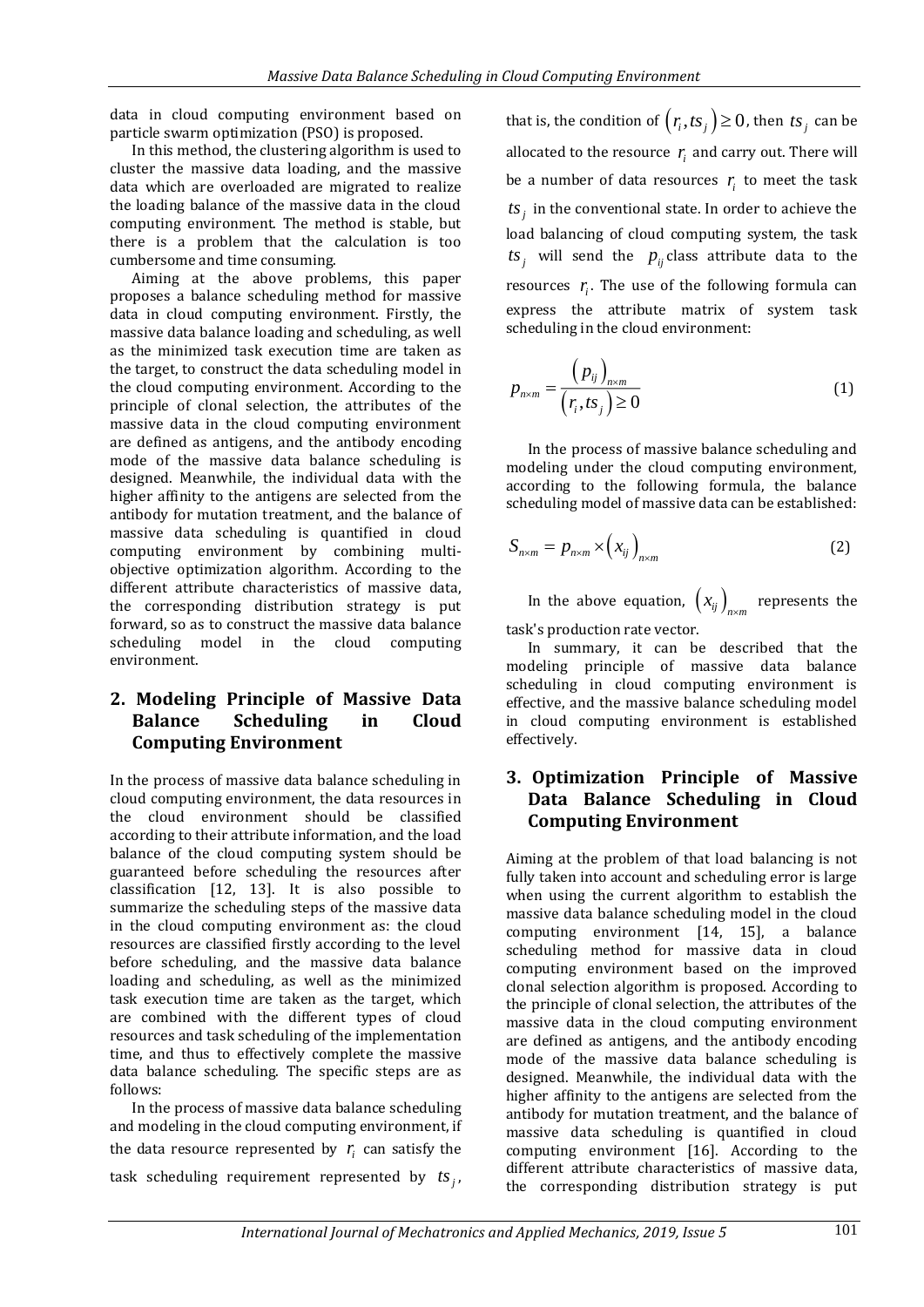forward, so as to construct the massive data balance scheduling model in the cloud computing environment.

#### *Variation process analysis of individual data*

In the process of optimizing the modeling of massive data balance scheduling in the cloud computing environment, the model of the data resource balance scheduling in the cloud computing environment is established with the aim of minimized task execution time and the load balancing factor. According to the principle of clonal selection, the attributes of the massive data in the cloud computing environment are defined as antigens, and the antibody encoding mode of the massive data balance scheduling is designed. Meanwhile, the individual data with the higher affinity to the antigens are selected from the antibody for mutation treatment. The specific steps are as follows: in the process of optimization modeling the massive data equalization scheduling in the cloud computing environment, the massive data load parameters represented by  $l_j$  are divided

into the CPU utilization, memory utilization, memory utilization, network bandwidth, *IO* access rate and the total number of processes of the system represented by  $C_j$ ,  $M_j$ ,  $N_j$ ,  $IO_j$  and  $P_j$ respectively, then the use of the following formula can express the massive data load in the cloud environment:

$$
l_j = \frac{C_j w_1 + M_j w_2 + N_j w_3 + IO_j w_4 + P_j w_5}{G = \{R, T, E\}}
$$
 (3)

In the above formula,  $w_1$ ,  $w_2$ ,  $w_3$ ,  $w_4$ ,  $w_5$  represents the weight of the massive data load parameter respectively, and which needs to meet the following conditions:

$$
w_1 + w_2 + w_3 + w_4 + w_5 = \frac{1}{l_j}
$$
 (4)

In the optimization modeling process of the massive data balance scheduling under cloud computing environment, the implementation time of the task set  $T$  in the massive data set  $R$  is defined as *makespan* which represents the task execution time span.  $t_s$  and  $t_e$  respectively represent the time of task *t* to start the task and end the task on the massive data *r* , the process of task implementation can be represented by  $Sch = \{t, r, t_s, t_e\}$ . Then the following formula can be used to calculate *makespan* :

$$
makespan = \{t, r, t_s, t_e\} \times \frac{\sqrt{\max \{t_{ei}\} - \min (t_{sj}) \times Sch}}{\left[w_1 + w_2 + w_3 + w_4 + w_5 = \frac{1}{l_j}\right]}
$$
\n(5)

In the above equation,  $\max\left\{t_{ei}\right\}$  represents the latest end time of all tasks in the cloud computing environment, and  $\min(t_{\textit{si}})$  represents the earliest start time of all tasks.

In the process of optimizing the modeling of massive data balance scheduling in the cloud computing environment, according to the principle of clonal selection, the massive data balance scheduling in the cloud computing environment are defined as antigens, and *E* representing the matrix element in the massive data distribution set is defined as an antibody gene, then the following formula can be obtained:

$$
P = \frac{p_n}{E \oplus [makespan]}
$$
 (6)

In the above equation,  $n$  represents the total number of tasks, and  $P_n$  represents the massive data assigned to the task  $t_i$ .

In the process of optimizing the modeling of massive data balance scheduling in the cloud computing environment, the optimal solution of the massive data balance scheduling is needed to measure the time span and the load balance of the massive data. Therefore, the affinity function of antibody and antigen can be calculated by the following formula:

$$
Fit(p) = \frac{1 \times p}{makespan}
$$
 (7)

In the above formula,  $Fit(p)$  represents the affinity function of antibody and antigen.

In the process of optimizing the modeling of massive data balance scheduling in the cloud computing environment, assuming that the scale population of antibody is  $K$  represented by  $A = \{P_1, P_2...P_K\}$ , the affinity of any two antibodies can be obtained by the following formula:

$$
t(p_k) = Fit(p) \times \frac{1}{A \times k}
$$
 (8)

In the above formula,  $t(p_k)$  represents the affinity of any two antibodies.

In the process of optimizing the modeling of massive data balance scheduling in the cloud computing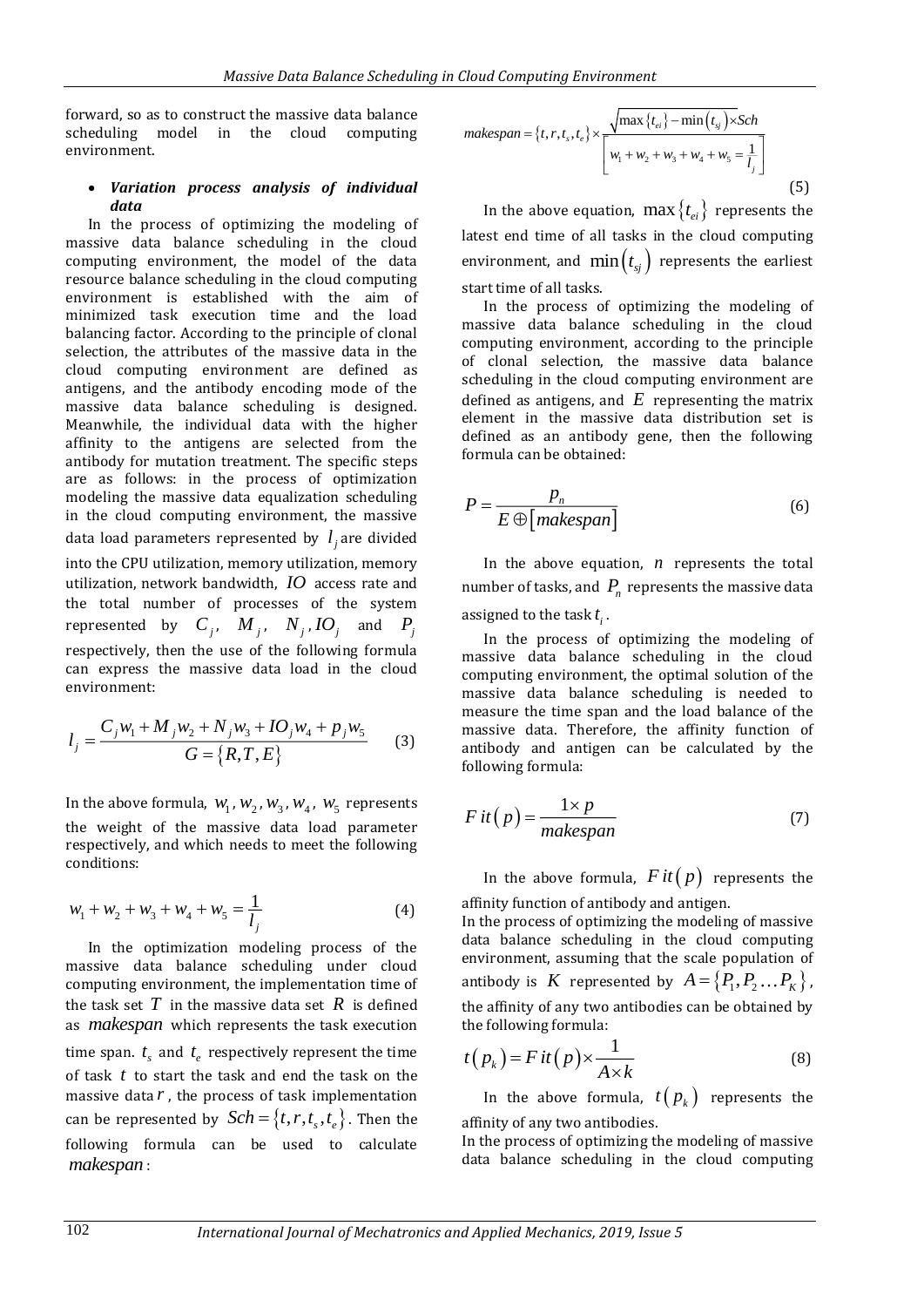environment, the individuals with high affinity for antigen are selected from the antibodies:

*K*

$$
H_j(K) = \frac{-\sum_{i=1}^{\infty} p_i(j) \lg p_i(j)}{t(p_k)}
$$
(9)

In the above formula,  $p_i(j)$  represents the probability of the one which is same as the  $j$ -th gene of antibody  $p_i$ , and  $H_j(K)$  represents the individual with higher affinity for the antibody after mutation.

In summary, we can show that in the process of optimizing the modeling of massive data balance scheduling in the cloud computing environment, the minimized task execution time and the load balancing factor are taken as the target firstly, to construct the data scheduling model in the cloud computing environment. According to the principle of clonal selection, the massive data balance scheduling in the cloud computing environment are defined as antigens, and the antibody encoding mode of the massive data balance scheduling is designed. Meanwhile, the individual data with the higher affinity to the antigens are selected from the antibody for mutation treatment, and the balance of massive data scheduling is quantified in cloud computing environment, to lay the foundation for establishing the optimization model of massive data balance scheduling under the cloud computing environment.

#### *Realization of massive data balance scheduling in cloud computing environment*

In the cloud computing environment, when the data traffic demand exceeds the network bandwidth, the network signal will collide and conflict, the data will accumulate in the node to cause congestion [17, 18]. Therefore, in the process of classification optimization scheduling of massive data in the cloud computing environment, the execution value of each task on all resources is calculated on the basis of individual data variation, that is, the product of the corresponding resource level of each scheduling task and the minimum execution time. The optimal scheduling of the massive data in the cloud computing environment is achieved using the task with the smallest product [19-24].

In the process of classification optimization scheduling of massive data in the cloud computing environment, the balance of massive data scheduling in cloud computing environment is quantified on the basis of individual data variation. Assuming the data set is  $X_n$ , then:

$$
X_n = \{x_1, x_2, x_3, \dots, x_n\}
$$
 (10)

The quantification model of the obtained data is:

$$
x_i(n+1) = \frac{1}{2} \Big[ x_i(n) H_j(K) - |x_i(k) - T(k)| \Big] \tag{11}
$$

Where x is the time series of load sampling point, *T* is the communication signal delay, and then the corresponding distribution strategy for the different attribute characteristics of massive data is put forward, so as to construct the model of massive data balance scheduling under cloud computing environment.

Then the time span of data operation can be expressed as:

$$
t = \sum_{i=1, j=1}^{n} T(x)E(i, j)
$$
 (12)

Where  $E(i, j)$  is the efficiency function of data signal,  $e(i, j)$  is the specific form of scheduling model function:

$$
E(i, j) = \begin{cases} \frac{e_{ij} - e(i, j)}{e_{\text{max}} - e(i, j)} \\ \frac{e_{ij} - e(i, j)}{e(i, j)e_{\text{min}}} \end{cases}
$$
(13)

The appropriate objective function of massive data scheduling is selected. Let  $\omega$  be the weight of the data classification attribute, A be the weighted constraint equalization ratio, M be the sampling period, and then the balance parameter of data scheduling  $\tau$  is solved as follows:

$$
\tau = \omega_1 A_i t + \omega_2 T_i + \omega_3 M_i \tag{14}
$$

According to the parameter of data balance scheduling, the corresponding delay response parameter  $\zeta$  and the data flow control parameter  $\psi$  can be selected and determined. The parameter solving process is:

$$
\varsigma = \frac{\tau R_1 R_2 \chi}{4\pi \chi h^2} \sum_{i=1}^n \kappa (1 - \sqrt{\frac{1}{2} \sin \beta \cos \alpha \sin \varphi}) \quad (15)
$$

$$
\psi = \frac{\tau \sqrt{R_1 R_2 \phi}}{2\pi} \sum_{i=1}^{n} \kappa (1 - \sqrt{\frac{1}{2} \sin \beta \cos \alpha})
$$
(16)

Thus it obtains the model of massive data balance scheduling in the cloud computing environment:

$$
f(x) = \sum_{i=1}^{n} \min(x_i^2, \tau^2) - \sum_{i=1}^{n} (x_i) \frac{\zeta^2}{2t} - t \sum_{i=1}^{n} (x_i) \psi^2
$$
 (17)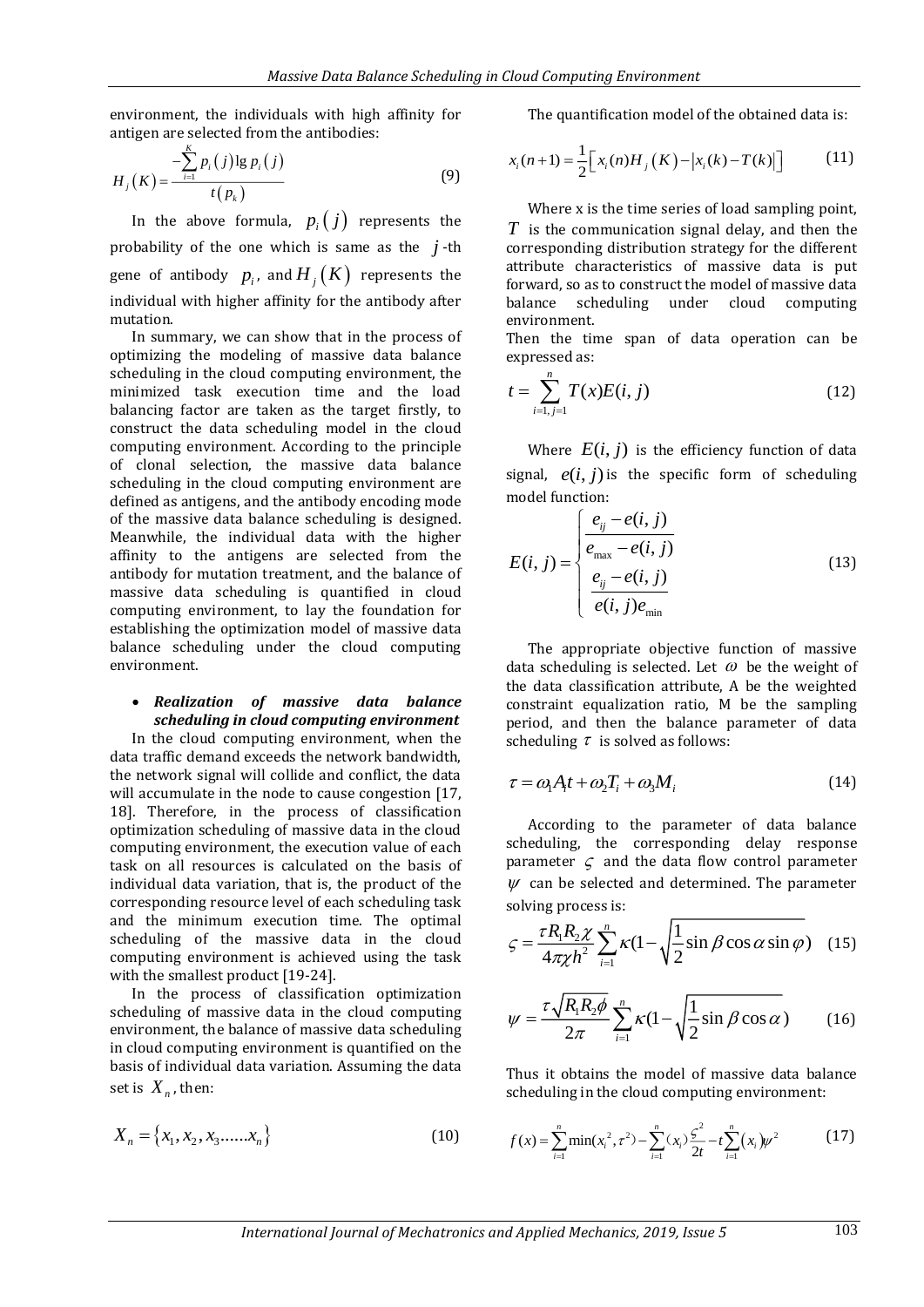### **4. Experimental Simulation**

In order to prove the validity of the modeling method for massive data balance scheduling in the cloud computing environment based on the improved clonal selection algorithm, an experiment is carried out. Cloud computing simulation tool *CloudSim* is used to establish a experimental simulation platform of the massive data balance scheduling under cloud computing environment. In the course of the experiment, there are 38 massive data to set up cloud computing resource pool, on this basis, the scheduling set composed by the independent task is made scheduling, and the number of tasks is between 29 to 301. The algorithm in literature [8] and [9], and the improved algorithm is used to simulate the massive data balance scheduling in the cloud computing environment, the parameters of the experiment are set as follows: 29- 301 is the length of the antibody,  $K = 99$  is the size of the antibody population,  $m = 39$  is the total number of massive data,  $p_m^{}$  = 0.5 represents the mutation probability,  $t = \int \overline{r}$  epresents the number of current iteration, and  $t_{\text{max}} = 199$  represents the maximum number of iterations.

#### *Comparison of task execution time span of different algorithms*

In this paper, we use the improved algorithm, the algorithm in literature [8] and the literature [9] to carry on the massive data balance scheduling experiment under the cloud computing environment, and compare the task execution time span and the resource balance factor obtained by the three algorithms.

The comparison results are shown in Fig. 1 and Fig. 2.

As can be seen from Fig. 1, the task execution time span of the improved algorithm is the smallest, and although the number of tasks is increasing, the average value has good stability.



*Figure 3: Comparison of CPU balance by Different Algorithms*



*Figure 4: Comparison of memory balance by different algorithms*



*Figure 5: Comparison of bandwidth balance by different algorithms*

It can be shown in Figure 3, Figure 4 and Figure 5 that the improved algorithm has more obvious load balancing advantage than other algorithms because the improved algorithm quantifies the balance of the massive data in the cloud computing environment. The control parameters of the massive data of various attributes in the environment are analyzed, and the load balancing of the improved algorithm is ensured. Experimental results show that the method of massive data balance scheduling based on improved clonal selection algorithm is highly efficient and reliable in cloud computing environment.

#### **5. Conclusions**

Aiming at the problem of load balancing of resource scheduling is not fully considered and scheduling error is large when using the current algorithm to establish the model of massive data balance scheduling in the cloud computing environment. In order to solve the problem, in this paper, a modeling method for massive data balance scheduling in cloud computing environment based on improved clonal selection algorithm. Firstly, the minimized task execution time and load balancing factor are taken as the target, to construct the data scheduling model in the cloud computing environment.

According to the principle of clonal selection, the attributes of the massive data in the cloud computing environment are defined as antigens, and the antibody encoding mode of the massive data balance scheduling is designed. Meanwhile, the individual data with the higher affinity to the antigens are selected from the antibody for mutation treatment, and on this basis, the balance of massive data scheduling in cloud computing environment is quantified. After obtaining the quantization function, the control parameters of massive data scheduling are analyzed and studied, so as to build a balance scheduling model for massive data in cloud computing environment. The simulation results show that the proposed algorithm can make effectively balance scheduling for the massive data in the cloud computing environment, its scheduling time is short, the balance of CPU, memory and bandwidth is higher and the reliability is strong.